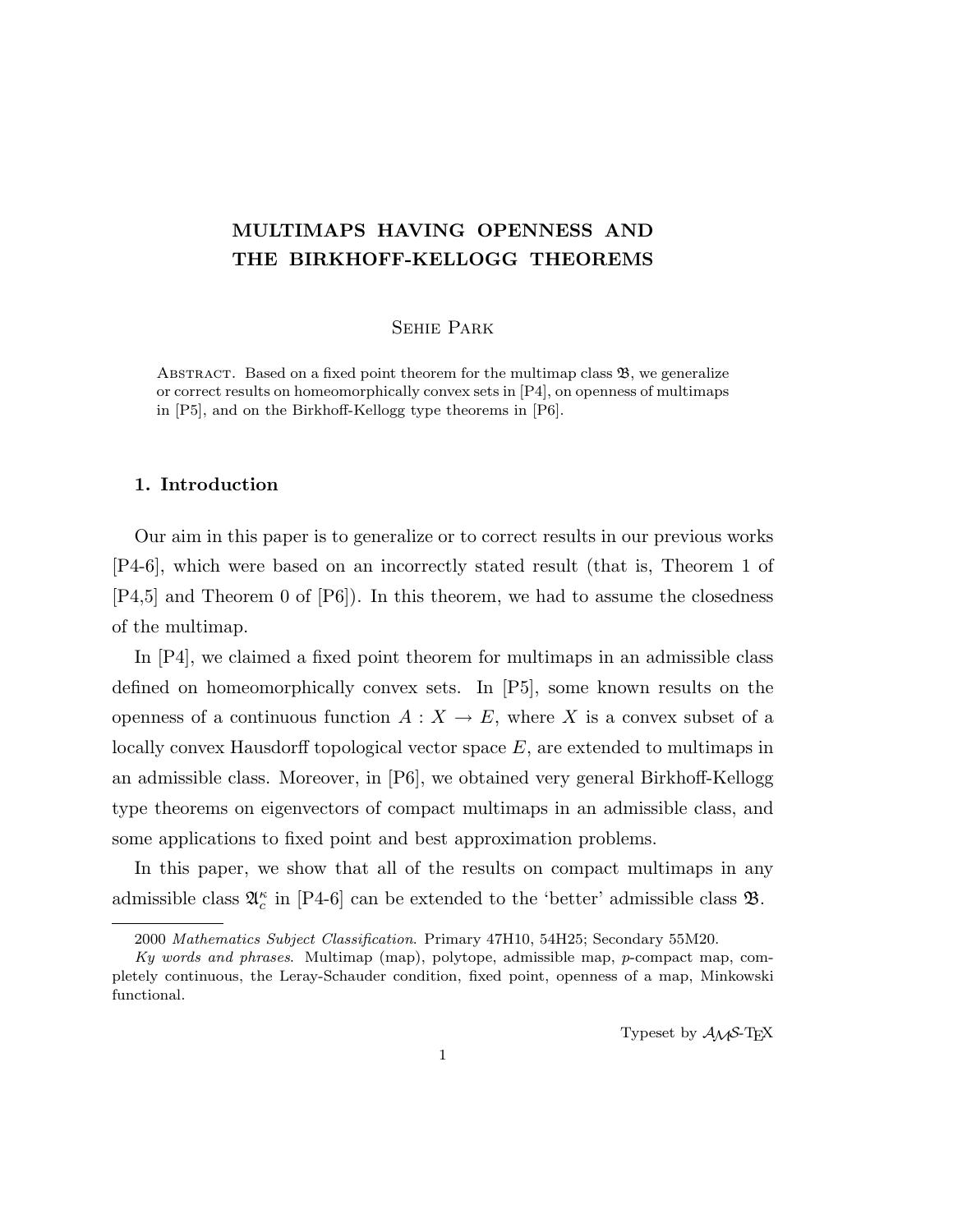#### 2. Preliminaries

A multimap or map  $T : X \to Y$  is a function from X into the power set of Y with nonempty values, and  $x \in T^-(y)$  if and only if  $y \in T(x)$ .

Given two maps  $T : X \multimap Y$  and  $S : Y \multimap Z$ , their composition  $ST : X \multimap Z$  is defined by  $(ST)(x) = S(T(x))$  for  $x \in X$ .

Bd, Int, and denote the boundary, interior, and closure, respectively.

For topological spaces X and Y, a map  $T : X \multimap Y$  is said to be *closed* if its graph  $\mathrm{Gr}(T) = \{(x, y) : x \in X, y \in T(x)\}\$ is closed in  $X \times Y$ , and *compact* if the closure  $\overline{T(X)}$  of its range  $T(X)$  is a compact subset of Y.

A map  $T : X \longrightarrow Y$  is said to be *upper semicontinuous* (u.s.c.) if for each closed set  $B \subset Y$ , the set  $T^{-}(B) = \{x \in X : T(x) \cap B \neq \emptyset\}$  is a closed subset of X. Note that compositions of u.s.c. maps are u.s.c.; the image of a compact set under an u.s.c. map with compact values is compact; and every u.s.c. map  $T$  with closed values is closed.

Throughout this paper, t.v.s. means Hausdorff topological vector spaces, and co denotes the convex hull. A polytope in a t.v.s. is a compact convex subset of a finite dimensional subspace.

For any topological spaces X and Y and given a class X of maps,  $X(X, Y)$ denotes the set of maps  $F : X \multimap Y$  belonging to X, and  $\mathbb{X}_c$  the set of finite compositions of maps in X.

A class  $\mathfrak A$  of maps is one satisfying the following properties:

- (i)  $\mathfrak A$  contains the class  $\mathbb C$  of (single-valued) continuous functions;
- (ii) each  $F \in \mathfrak{A}_c$  is u.s.c. and compact-valued; and
- (iii) for any polytope P, each  $F \in \mathfrak{A}_c(P, P)$  has a fixed point, where the intermediate spaces are suitably chosen.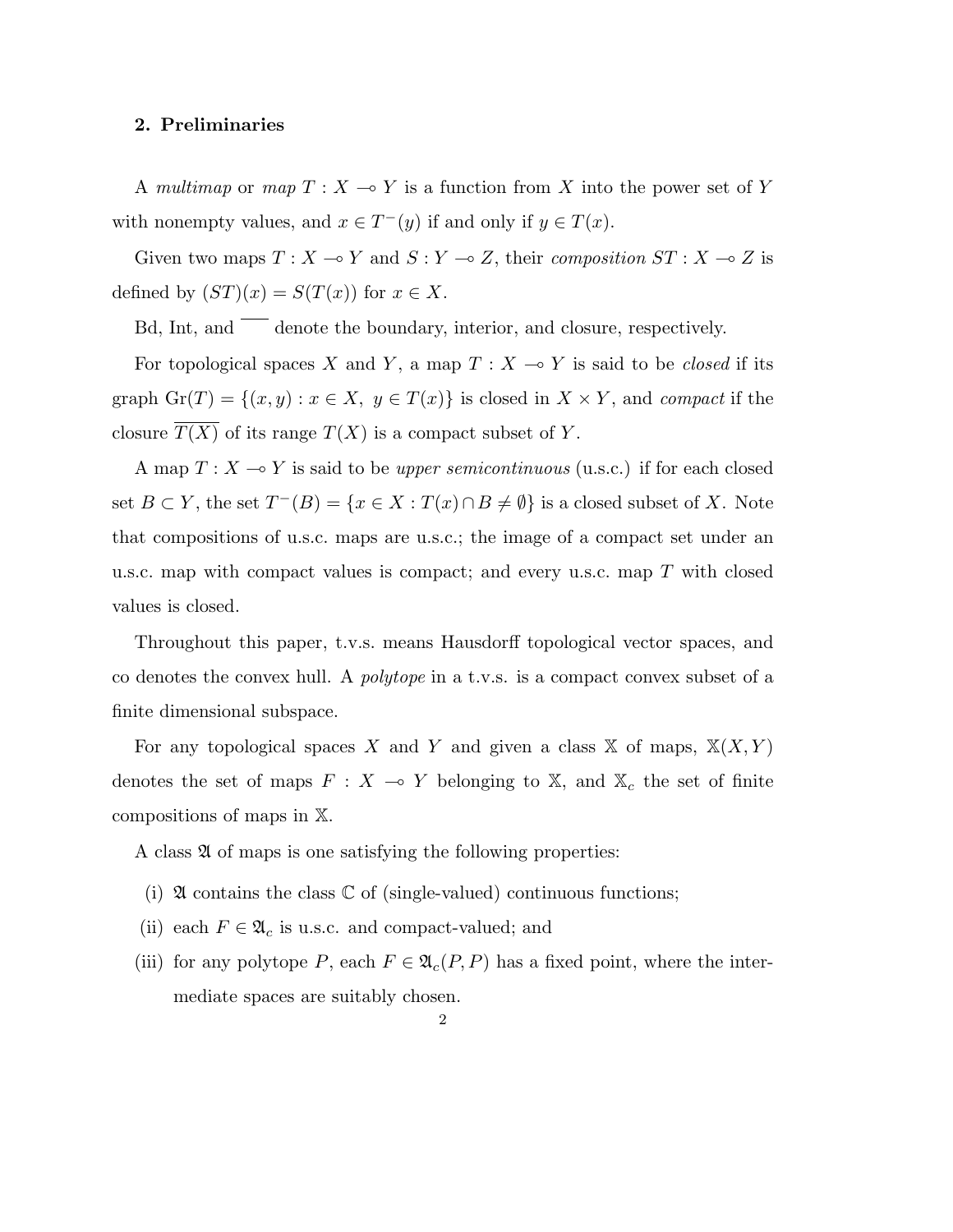Examples of  $\mathfrak A$  can be seen in [P1-6, PK1,2]. We introduce two more classes:

 $F \in \mathfrak{A}_c^{\sigma}(X,Y) \Longleftrightarrow$  for any  $\sigma$ -compact subset K of X, there is a  $\Gamma \in \mathfrak{A}_c(K,Y)$ such that  $\Gamma(x) \subset F(x)$  for each  $x \in K$ .

 $F \in \mathfrak{A}_{c}^{\kappa}(X,Y) \iff \text{for any compact subset } K \text{ of } X, \text{ there is a } \Gamma \in \mathfrak{A}_{c}(K,Y)$ such that  $\Gamma(x) \subset F(x)$  for each  $x \in K$ .

Note that  $\mathbb{K}_{c}^{\sigma}$  due to Lassonde and  $\mathbb{V}_{c}^{\sigma}$  due to Park et al., the Browder maps (codomains are convex sets, nonempty convex values and open fibers), and locally selectionable maps with convex values are examples of  $\mathfrak{A}_{c}^{\sigma}$ . Examples of  $\mathfrak{A}_{c}^{\kappa}$  are  $\mathfrak{A}^{\sigma}_{c}$ , approximable maps due to Ben-El-Mechaiekh et al., and others.

Note that  $\mathfrak{A} \subset \mathfrak{A}_c \subset \mathfrak{A}_c^{\sigma} \subset \mathfrak{A}_c^{\kappa}$ . Any class  $\mathfrak{A}_c^{\kappa}$  is called *admissible*. For details, see [P1-2, PK1,2].

In our previous works  $[P1,2]$ , it is shown that if X is a nonempty convex subset of a locally convex t.v.s., then any compact map in  $\mathfrak{A}_{c}^{\sigma}(X,X)$  has a fixed point, and furthermore if X is compact, then any map in  $\mathfrak{A}_{c}^{\kappa}(X,X)$  has a fixed point.

In 1997, the author introduced the 'better' admissible class  $\mathfrak{B}$  of multimaps as follows:

 $F \in \mathfrak{B}(X,Y) \iff F : X \multimap Y$  is a map such that, for each polytope P in X and for any continuous function  $f : F(P) \to P$ , the composition  $f(F|_P)$ :  $P \multimap P$  has a fixed point,

where  $X$  is a subset of a t.v.s. and Y is a topological space.

Subclasses of  $\mathfrak B$  are any classes  $\mathfrak A_c^{\kappa}$ , closed maps in the KKM class due to Chang and Yen and, more generally, in the s-KKM class due to Chang et al., and others.

Recall that a nonempty subset X of a t.v.s.  $E$  is said to be *admissible* (in the sense of Klee) provided that, for every nonempty compact subset  $K$  of  $X$  and every neighborhood V of the origin 0 of E, there exists a continuous function  $h: K \to X$ such that  $x - h(x) \in V$  for all  $x \in K$  and  $h(K)$  is contained in a finite dimensional subspace  $L$  of  $E$ . Examples of admissible sets can be seen in [P3-6] and references therein.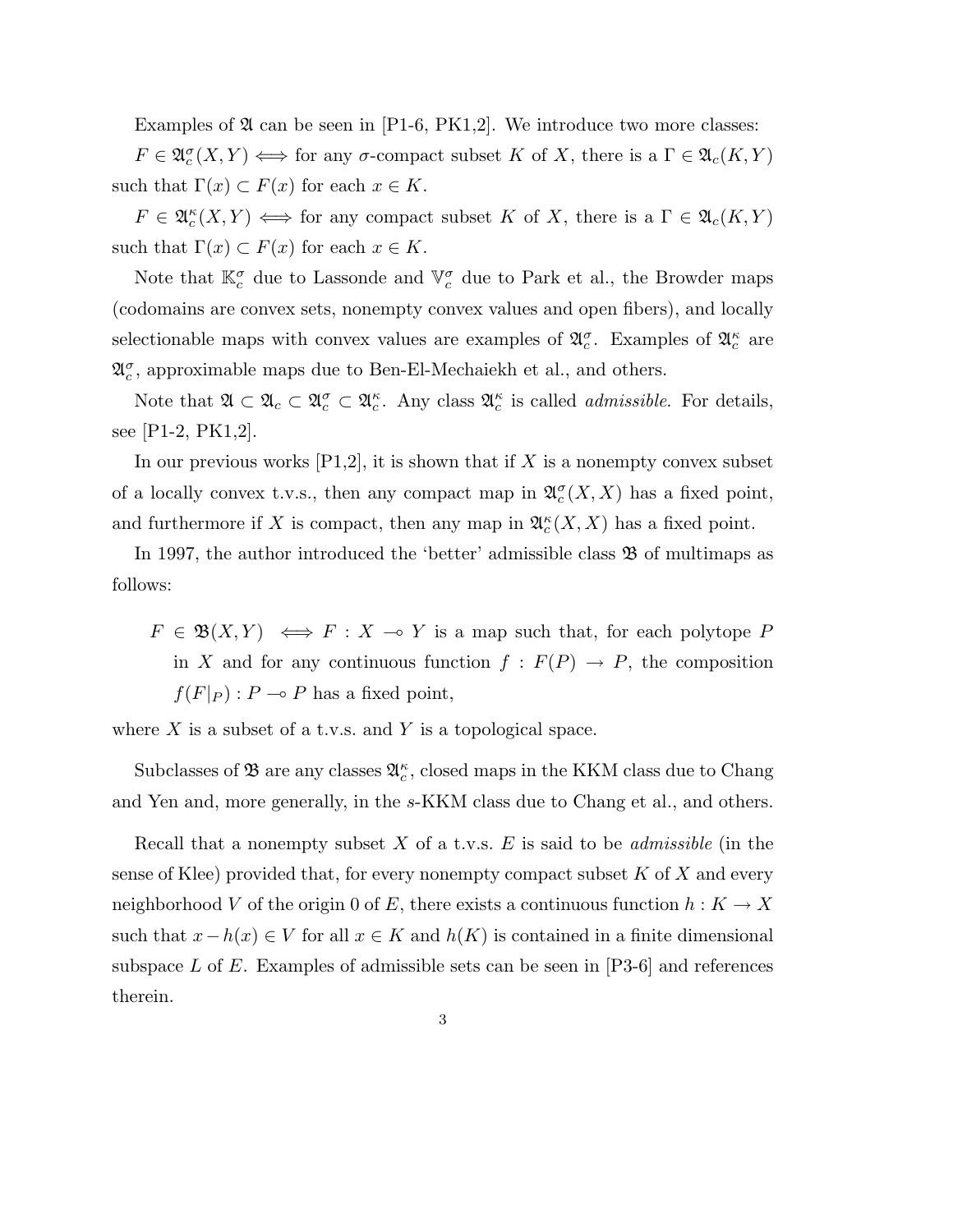The following is the basis of a number of the author's works:

**Theorem 2.1** [P3]. Let X be an admissible convex subset of a t.v.s. E. Then every compact closed map  $T \in \mathfrak{B}(X,X)$  has a fixed point.

Recall that, in [P4,5, Theorem 1; P6, Theorem 0], we used  $T \in \mathfrak{A}_{c}^{\kappa}(X,X)$ instead of  $T \in \mathfrak{B}(X,X)$  in Theorem 2.1, and we should assume T is closed there.

Now we introduce a generalized version of Theorem 2.1 by switching the admissibility of domain of a compact multimap to the Klee approximability (defined below) of codomain.

Let X be a subset of a t.v.s. E. A compact subset K of X is said to be Klee approximable in X if for any neighborhood V of the origin 0 of  $E$ , there exists a continuous function  $h: K \to X$  such that  $x - h(x) \in V$  for all  $x \in K$  and  $h(K)$  is contained in a polytope in X.

Note that a subset  $X$  of  $E$  is admissible (in the sense of Klee) if and only if every compact subset K of X is Klee approximable in X.

Theorem 2.1 can be generalized as follows:

**Theorem 2.2.** Let X be a subset of a t.v.s. E and  $F \in \mathfrak{B}(X,X)$  a closed multimap. If  $\overline{F(X)}$  is a Klee approximable compact subset of X, then F has a fixed point.

*Proof.* Let V be a neighborhood of 0. Since  $\overline{F(X)}$  is compact and Klee approximable in X, there exist a continuous function  $h : \overline{F(X)} \to X$  and a polytope P in X such that  $x - h(x) \in V$  for all  $x \in \overline{F(X)}$  and  $h(\overline{F(X)}) \subset P$ . Note that  $h : \overline{F(X)} \to P$  and  $F|_P : P \to \overline{F(X)}$ . Since  $F \in \mathfrak{B}(X, X), F(P) \subset \overline{F(X)}$  and  $h: \overline{F(X)} \to P$ ,  $h(F|_P)$  :  $P \to P$  has a fixed point  $x_V \in hF(x_V)$ . Let  $x_V = h(y_V)$ for  $y_V \in F(x_V) \subset \overline{F(X)}$ . We have  $y_V - h(y_V) = y_V - x_V \in V$ . Since  $\overline{F(X)}$ is compact, we may assume that the net  $y_V$  converges to some  $\hat{x} \in F(X) \subset X$ . Then the net  $x_V$  also converges to  $\hat{x}$ . Since the graph  $\text{Gr}(F)$  of F is closed and  $(x_V, y_V) \in \text{Gr}(F)$ , we have  $(\hat{x}, \hat{x}) \in \text{Gr}(F)$ , that is,  $\hat{x} \in F(\hat{x})$ . This completes our proof.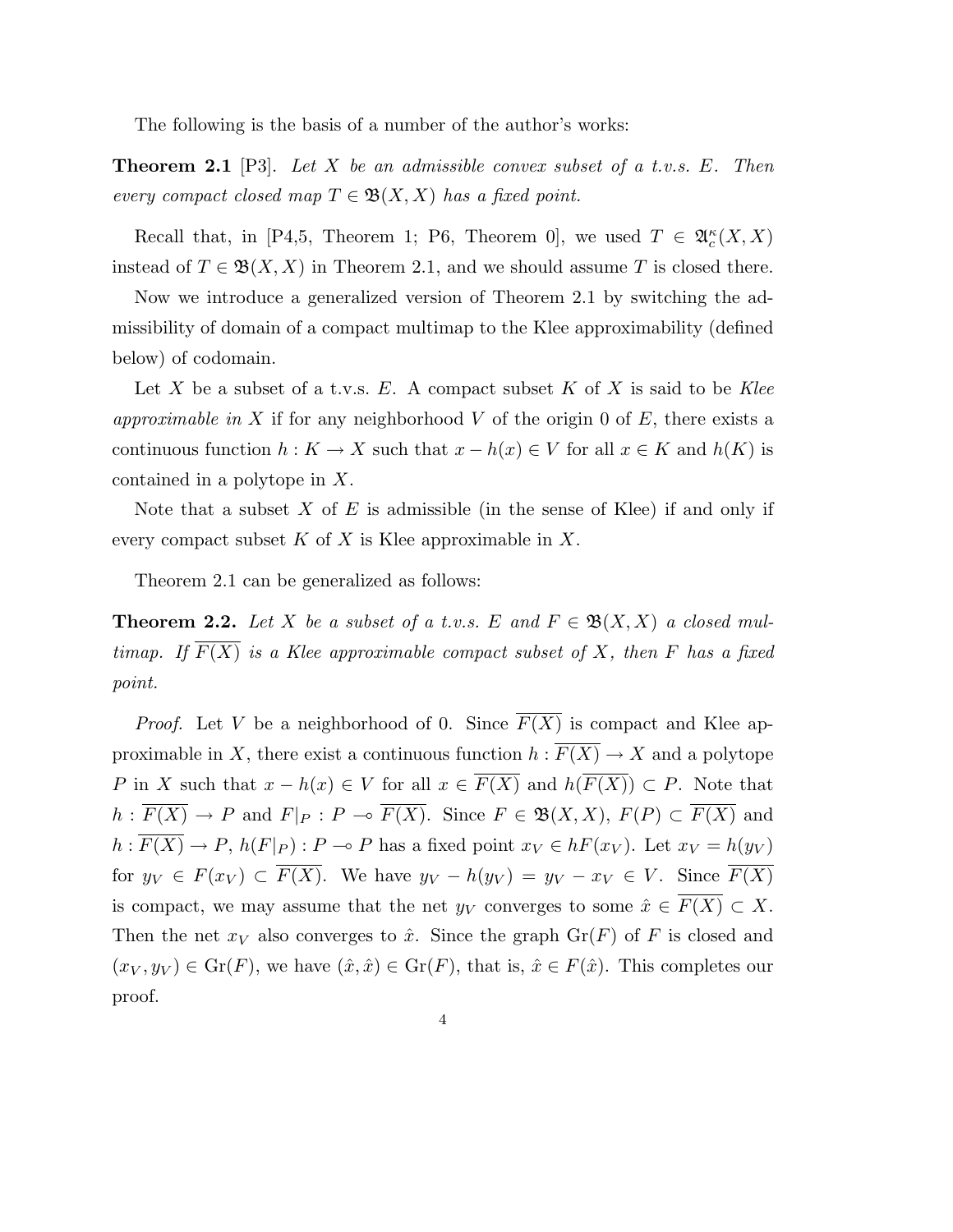Note that [P3, Theorem 1] was incorrectly stated and it should be replaced by our new Theorem 2.2.

Recall that, in 2001, Robert Cauty [C] obtained the affirmative resolution of the Schauder conjecture as follows:

**Theorem 2.3.** [C] Let E be a t.v.s., C a convex subset of E, and f a continuous function from C into C. If  $f(C)$  is contained in a compact subset of C, then f has a fixed point.

#### 3. Fixed points in homeomorphically convex sets

In this section, we devote to correct the results in [P4].

From Theorem 2.1, for a compact closed map  $T \in \mathfrak{A}_{c}^{\kappa}(X,X)$ , we have the following:

**Theorem 3.1.** Let  $E$  and  $F$  be t.v.s. and  $X$  a subset of  $E$  which is homeomorphic to an admissible convex subset  $\Delta$  of F. Then any compact closed map  $T \in \mathfrak{A}_{c}^{\kappa}(X,X)$  has a fixed point.

*Proof.* Let  $h : \Delta \to X$  be the homeomorphism. Then the composition  $h^{-1}Th$ :  $\Delta \to \Delta$  belongs to  $\mathfrak{A}_{c}^{\kappa}(\Delta, \Delta)$ . Since T is compact, so is  $h^{-1}Th$ . Since a compact closed map is u.s.c.,  $h^{-1}Th$  is u.s.c. and compact-valued, and hence it is closed. Therefore, by Theorem 2.1, there exists a  $z_0 \in \Delta$  such that  $z_0 \in h^{-1}Th(z_0)$  or equivalently  $h(z_0) \in Th(z_0)$ . Hence  $\hat{x} = h(z_0)$  is a fixed point of T. This completes our proof.

Remark. Theorem 3.1 is a correct form of [P4, Theorem 2]. If  $T \in \mathfrak{B}(X,X)$  in Theorem 3.2 and satisfies  $Th \in \mathfrak{B}(\Delta, X)$ , then the conclusion also holds. Moreover, for a single-valued continuous function  $T = f$  or for an approachable map T, the admissibility of  $\Delta$  can be eliminated in view of the Cauty Theorem 2.3; see [P8].

As an application of the Cauty Theorem 2.3, we obtained in [P7] the following new Fan-Browder type fixed point theorem for compact maps: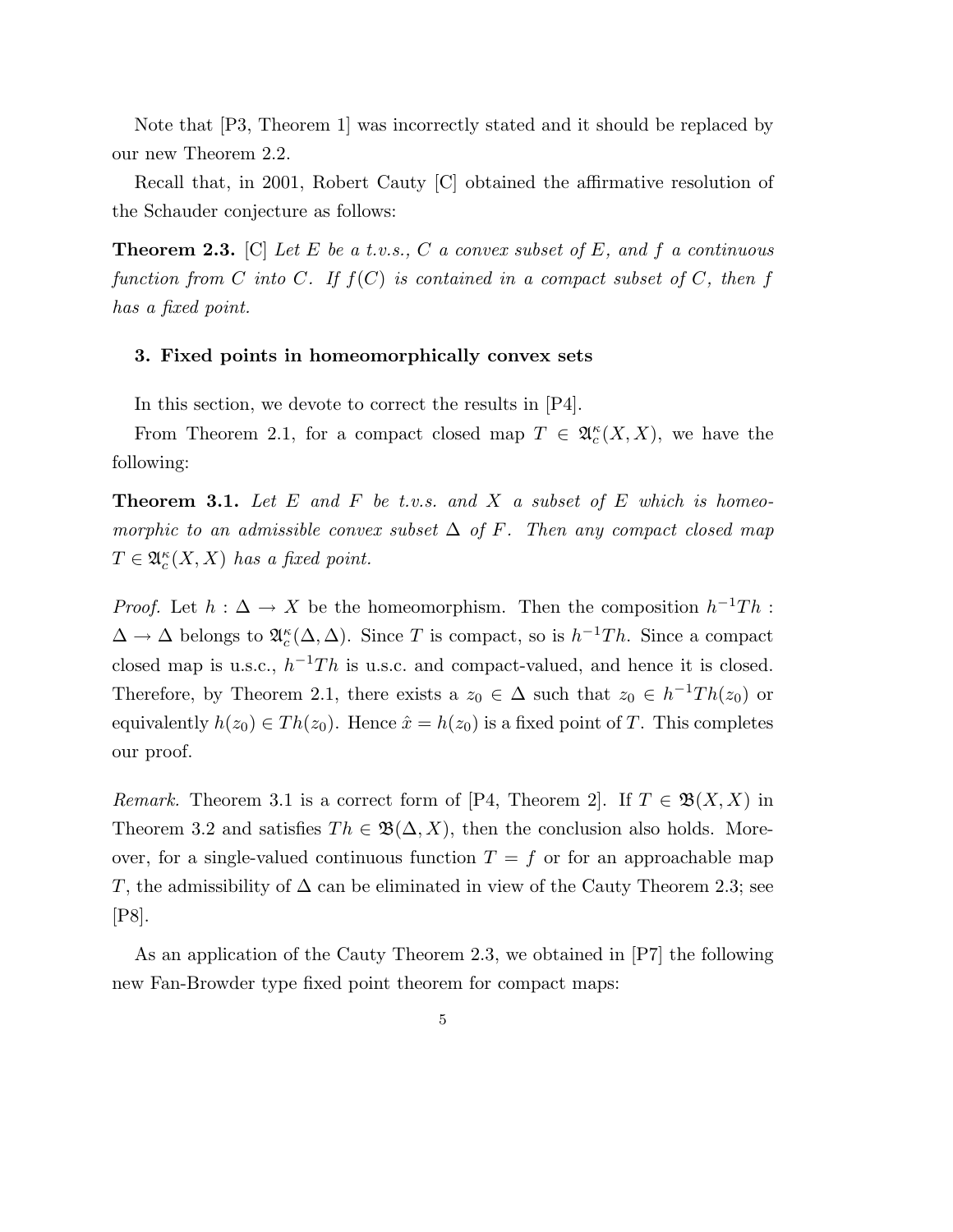**Theorem 3.2.** Let E be a t.v.s. and X a convex subset of E. Let  $S, T : X \rightarrow X$ be compact maps such that

- (1) for each  $x \in X$ , co  $S(x) \subset T(x)$ ; and
- (2)  $\{\text{Int}\,S^{-1}(y)\}_{y\in X}$  covers X.

Then T has a fixed point.

Remark. In view of Theorem 3.2, [P4, Theorem 3] can be adequately restated.

#### 4. Fixed points of multimaps having the Leray-Schauder condition

From Theorem 2.1, we obtain the following theorem for compact closed maps satisfying the Leray-Schauder condition (LS).

**Theorem 4.1.** Let E be a t.v.s. and U a convex neighborhood of the origin 0 of E such that  $\overline{U}$  is admissible. Then any compact closed map  $F \in \mathfrak{B}(\overline{U}, E)$  satisfying

(LS)  $Fx \cap {\lambda x : \lambda > 1} = \emptyset$  for each  $x \in \text{Bd} U$ has a fixed point.

*Proof.* Just follow the proof of [P5, Theorem 2] noting that  $G = rF \in \mathfrak{B}(\overline{U}, \overline{U})$ .

Remark. Note that [P5, Theorem 2] was stated for  $F \in \mathfrak{A}_{c}^{\kappa}(\overline{U},E)$ , which should be closed. In view of the Cauty Theorem 2.3, for a single-valued continuous function  $F = f \in \mathbb{C}(\overline{U}, E)$  or, more generally, for an approachable map F, the admissibility of  $\overline{U}$  is redundant; see [P7].

From now on, for a locally convex t.v.s. E, let  $S(E)$  be the family of all continuous seminorms of  $E$  defining the topology of  $E$ .

For  $p \in S(E)$ ,  $x_0 \in E$ , and  $r > 0$ , we define

$$
B_p(x_0, r) := \{x \in E : p(x - x_0) \le r\},\
$$
  

$$
S_p(x_0, r) := \{x \in E : p(x - x_0) = r\}.
$$

We say that a map  $F : E \multimap E$  is p-compact if for a certain closed convex balanced neighborhood U of the origin  $0 \in E$  and the gauge p of U, that is,  $U = \{x \in E : p(x) \leq 1\}$ , the set  $\overline{F(nU)}$  is compact for  $n = 1, 2, \ldots$ , where  $nU = \{x \in E : p(x) \leq n\}.$  Note that for a single-valued (continuous) map  $f: E \to E$ , p-compactness is usually called completely continuous.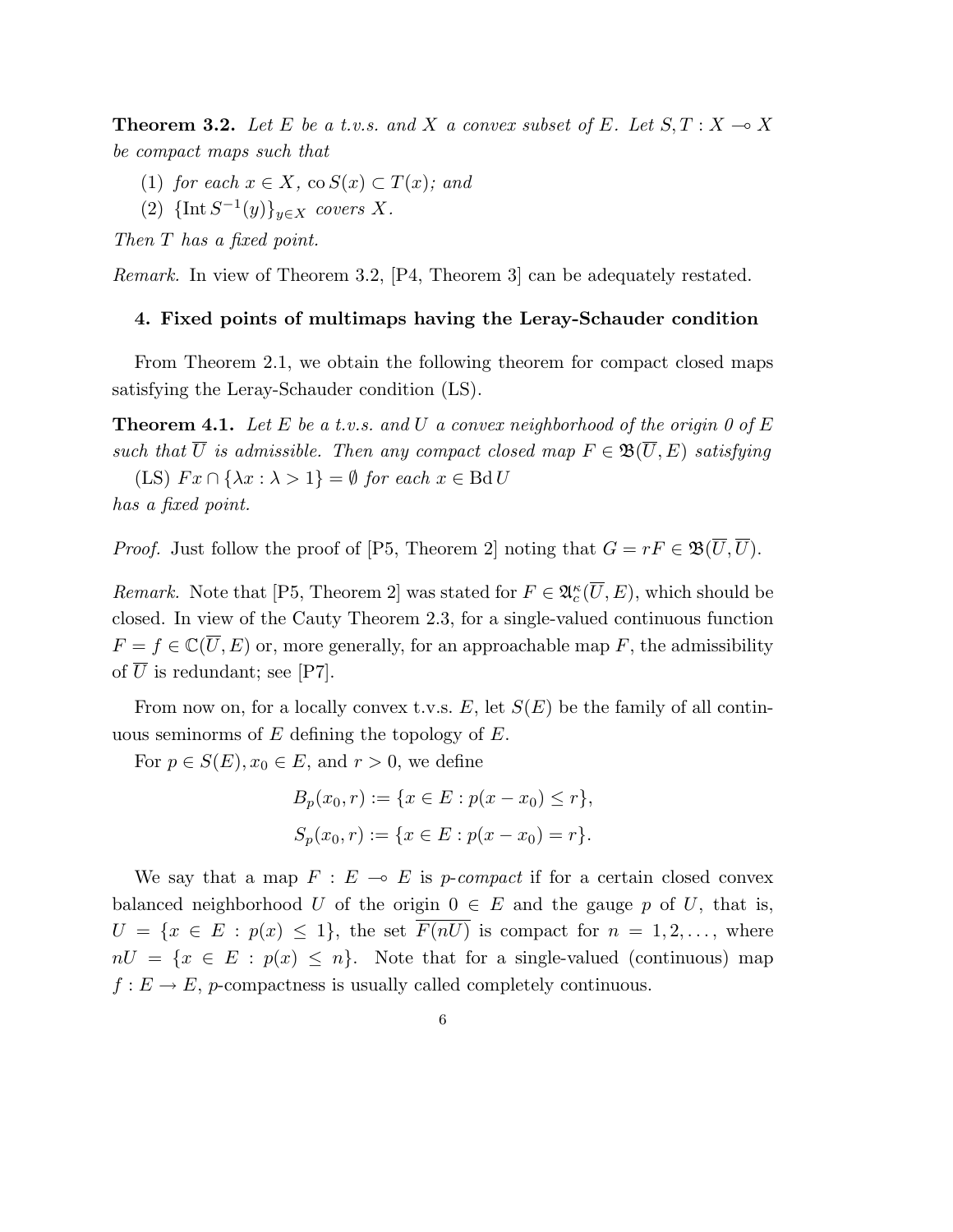**Theorem 4.2.** Let E be a locally convex t.v.s.,  $p \in S(E)$ ,  $F \in \mathfrak{B}(E, E)$  a closed p-compact map,  $x_0 \in E$  and  $r > 0$ . If

(LS)'  $(Fx - x_0) \cap {\lambda(x - x_0) : \lambda > 1} = \emptyset$  for each  $x \in S_p(x_0, r)$ , then F has a fixed point in  $B_p(x_0, r)$ .

Note that the p-ball  $B_p(x_0, r)$  is a convex neighborhood of  $x_0$  and that the boundary of  $B_p(x_0, r)$  is precisely the *p*-sphere  $S_p(x_0, r)$ . Therefore, Theorem 4.2 clearly follows from Theorem 4.1. Theorem 4.2 improves [P5, Theorem 4] for  $F \in \mathfrak{A}_{c}^{\kappa}(E,E)$ , where F should be closed.

#### 5. Openness of multimaps

In [R] Reichbach considered the problem: Let  $A: X \rightarrow Y$  be a map of a topological space X into a topological space Y. Under what conditions is  $A(X)$ open in  $Y$  ?

A number of authors investigated this problem; see [P5]. Especially, Reichbach [R] gave a particular solution of this problem in the case of selfmaps  $A: E \to E$ of a Banach space  $E$  and some examples, and Nguyen  $[N]$  extended and improved Reichbach's result to locally convex t.v.s.

Motivated by recent developments of fixed point theory for multimaps, in [P5], we generalized Nguyen's results in several ways.

From Theorem 4.2, we have the following:

**Theorem 5.1.** Let E be a locally convex t.v.s.,  $p \in S(E)$  and  $A : E \multimap E$  a closed map such that, for some  $\beta \neq 0$  and  $\overline{y} \in E$ ,

(i)  $G \in \mathfrak{B}(E, E)$  defined by  $G(x) = x - \beta A(x)$  for  $x \in E$  is p-compact; and

7

(ii)  $F \in \mathfrak{B}(E, E)$  defined by  $F(x) = x - \beta(A(x) - \overline{y})$  satisfies  $(LS)^{\prime}$ .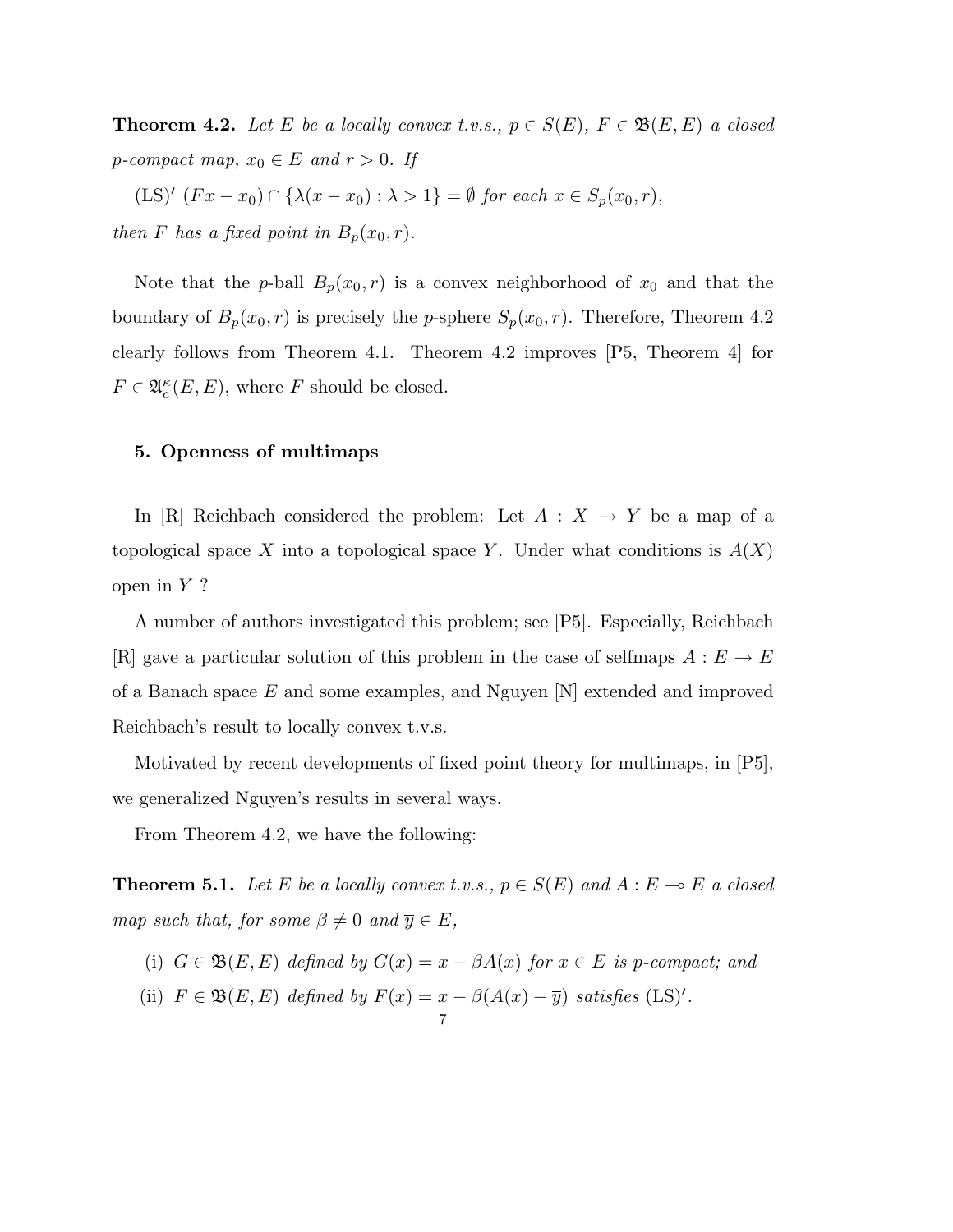Then, for each  $x_0 \in E$  and  $r > 0$ , there exists a point  $\overline{x} \in B_p(x_0,r)$  such that  $\overline{y} \in A(\overline{x}).$ 

*Proof.* Note that G and F are closed since so is A. We apply Theorem 4.2 to F. In fact, since G is p-compact, it follows that F is also p-compact. Moreover,  $F$ satisfies (LS)'. Therefore, there exists an  $\overline{x} \in B_p(x_0, r)$  such that  $\overline{x} \in F(\overline{x})$ . Since  $\beta \neq 0$ , we have  $0 \in \beta(A(\overline{x}) - \overline{y})$  and  $\overline{y} \in A(\overline{x})$ .

For a map  $A \in \mathbb{C}(E, E)$  satisfying  $A(S_p(x_0, r)) \subset B_p(x_0, r)$  instead of  $(LS)$ ', Theorem 5.1 reduces to Nguyen [N, Corollary]. Note that Theorem 5.1 improves [P5, Theorem 4], where A should be closed.

Let X and Y be topological spaces,  $A : X \to Y$  a map, and  $y_0 \in A(X)$ . We say that A is open at  $y_0$  if there exists a neighborhood V of  $y_0$  in Y such that  $V \subset A(X)$ .

**Theorem 5.2.** Let E be a locally convex t.v.s.,  $p \in S(E)$ ,  $A : E \multimap E$  a closed map, and  $y_0 \in A(E)$ . Suppose that there exists an  $r_0 > 0$  such that

(iii) for each  $\overline{y} \in B_p(y_0, r_0)$ , there exist an  $x_0 \in A^-(\overline{y})$ ,  $a \beta \neq 0$ , and an  $r > 0$ satisfying (i) and (ii).

Then  $B_p(y_0, r_0) \subset A(E)$ ; that is, A is open at the point  $y_0 \in A(E)$ .

*Proof.* From Theorem 5.1, for every  $\overline{y} \in B_p(y_0, r_0)$ , there exists an  $\overline{x} \in B_p(y_0, r_0)$ such that  $\overline{y} \in A(\overline{x})$ . Therefore, every  $\overline{y} \in B_p(y_0, r_0)$  belongs to the range  $A(E)$  of A, and hence A is open at the point  $y_0 \in A(X)$ .

For a map  $A \in \mathbb{C}(E, E)$ , Theorem 5.2 reduces to [N, Theorem 2]. Note that Theorem 5.2 improves [P5, Theorem 5], where A should be a closed map.

In order to give an illustration of Theorem 5.2, we give the following: For  $G \in \mathfrak{B}(E, E)$ , let

$$
N_p(x_0,r) = \sup\{p(u - u_0) : u \in G(x), u_0 \in G(x_0), x \in S_p(x_0,r)\}\
$$

for  $p \in S(E)$ ,  $x_0 \in E$ , and  $r > 0$ . If G is p-compact, then  $N_p(x_0, r)$  is bounded.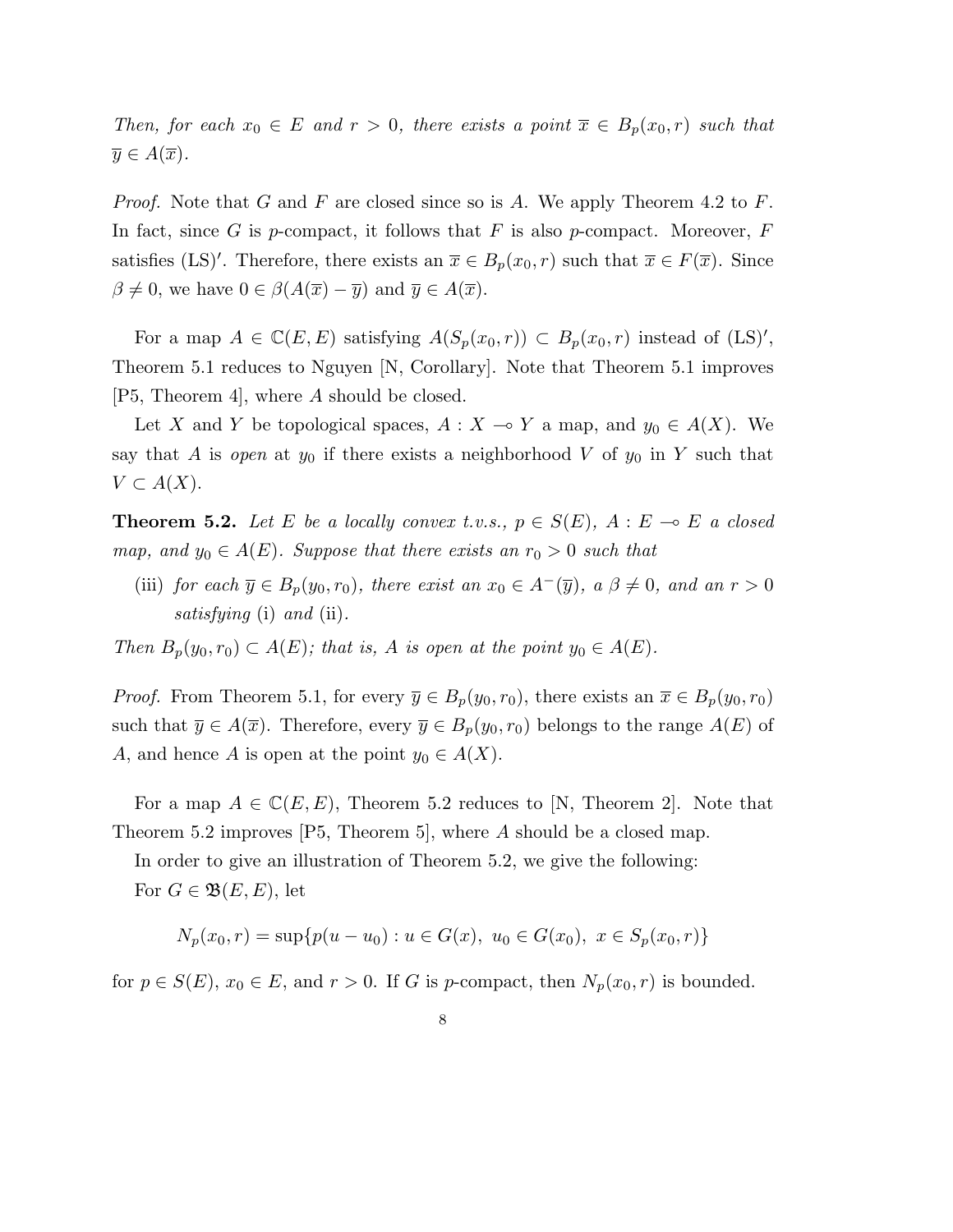**Theorem 5.3.** Let E be a locally convex t.v.s.,  $p \in S(E)$ ,  $G \in \mathfrak{B}(E, E)$  a closed p-compact map, and  $A : E \multimap E$  given by  $A(x) = x - G(x)$  for  $x \in E$ . If there exist an  $x_0 \in E$  and an  $r > 0$  such that

$$
(1) \t\t N_p(x_0, r) < r,
$$

then A is open at any  $y_0 \in Ax_0$ .

*Proof.* Just follow the proof of [P5, Theorem 6].

Note that Theorem 5.3 generalizes [P5, Theorem 6] for  $G \in \mathfrak{A}_{c}^{\kappa}(E,E)$ .

## 6. The Birkhoff-Kellogg type theorems

In 1922, Birkhoff and Kellogg [BK] obtained a result on invariant directions of continuous maps defined on function spaces. Since then there have appeared many generalizations and applications; see [P6].

From now on, we deal with multimaps in the class  $\mathfrak{B}$  satisfying the following condition:

(\*) if  $F \in \mathfrak{B}(X,E)$ , where E is a t.v.s. and  $X \subset E$ , and if  $\lambda > 0$ , then  $\lambda F \in \mathfrak{B}(X, E)$  where  $(\lambda F)(x) := \lambda (F(x)) \subset E$  for  $x \in X$ .

For a subset X of a vector space E and a multimap  $F : X \to E$ , we say that F has an eigenvalue (a proper value) if the inclusion

$$
\mu x \in Fx
$$

has a solution  $x_0 \in X$  for some real  $\mu \neq 0$ , and that F has an invariant direction (a positive eigenvalue) whenever  $\mu > 0$ .

From Theorem 2.1, we obtain the following generalized Birkhoff-Kellogg type theorems: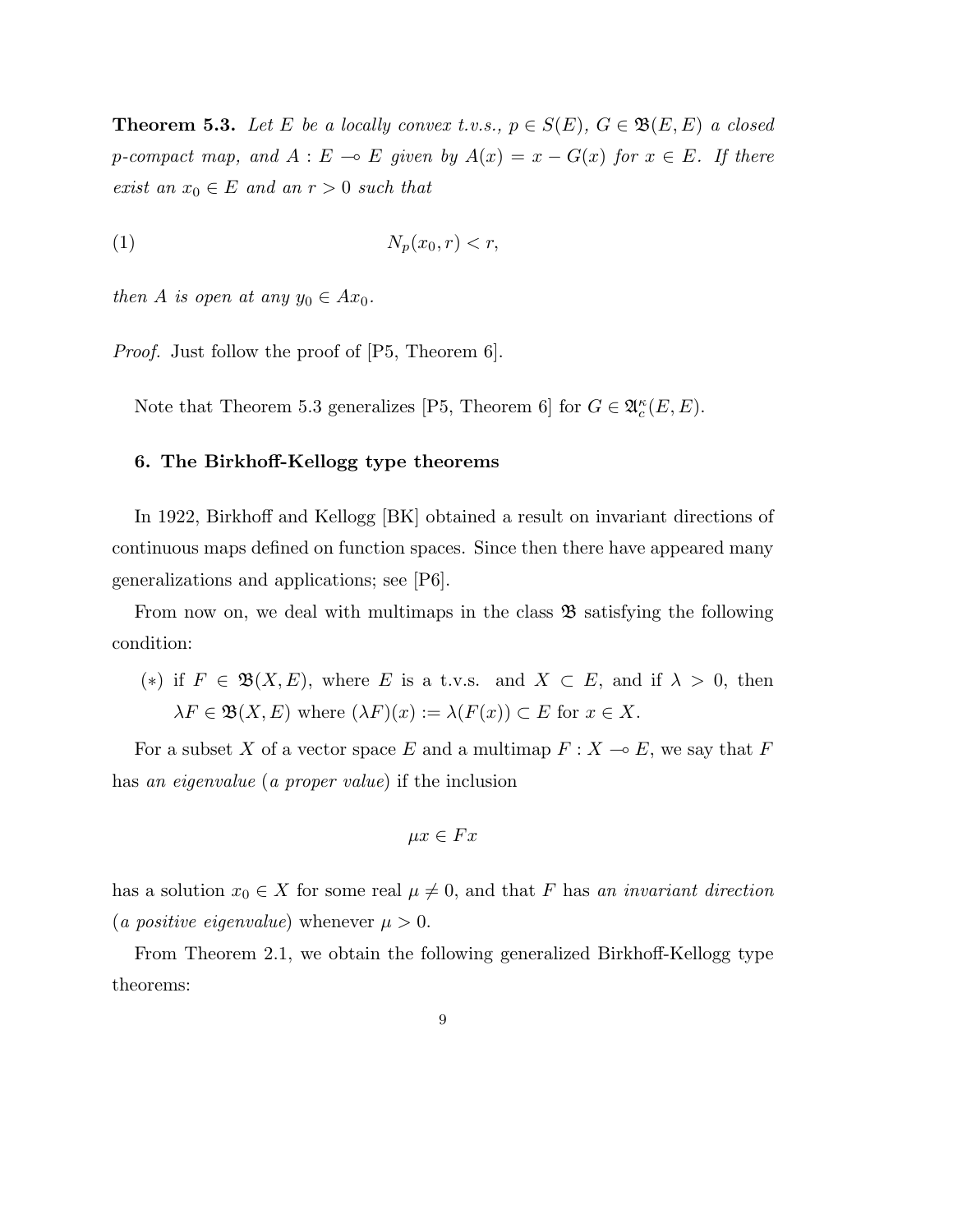**Theorem 6.1.** Let U be a convex neighborhood of 0 in a t.v.s. E such that  $\overline{U}$  is admissible, and  $F \in \mathfrak{B}(\text{Bd} U, E)$  a compact closed map. Suppose that there is a compact extension  $G \in \mathfrak{B}(\overline{U}, E)$  of F such that

(0)  $\lambda G(\overline{U}) \cap \overline{U} = \emptyset$  for some number  $\lambda$ . Then F has at least an eigenvalue.

*Proof.* Note that  $\lambda G \in \mathfrak{B}(\overline{U}, E)$  is compact and has no fixed point. Let  $p : E \to \mathbb{R}$ be the Minkowski functional of  $U.$  Since  $0\in U,$   $p$  is continuous. Define  $r:E\rightarrow \overline{U}$ by  $r(x) = x$  for  $x \in \overline{U}$  and  $r(x) = p(x)^{-1}x$  for  $x \notin \overline{U}$ . Then r is a continuous retraction of E onto  $\overline{U}$ . Let  $F' = r(\lambda G) \in \mathfrak{B}(\overline{U}, \overline{U})$ . Since  $\lambda G$  is closed and compact, so is F'. Therefore, by Theorem 2.1, F' has a fixed point  $x_0 \in \overline{U}$ ; that is,  $x_0 \in r(\lambda G)(x_0)$ . We have  $x_0 = r(y_0)$  for some  $y_0 \in (\lambda G)(x_0)$ . Note that  $y_0 \notin \overline{U}$  by (0). Therefore,  $x_0 = r(y_0) = p(y_0)^{-1}y_0 \in \text{Bd} U$  and hence  $p(y_0)x_0 = y_0 \in (\lambda G)(x_0) = (\lambda F)(x_0)$ . This completes our proof.

*Remark.* If  $\lambda > 0$ , then F has an invariant direction. Theorem 6.1 improves [P6, Theorem 1] for  $\mathfrak{A}_{c}^{\kappa}$ , where F and G should be closed.

**Theorem 6.2.** Let  $U, E$ , and F be the same as in Theorem 6.1. Suppose that (1) there is a retraction  $r': \overline{U} \to \text{Bd } U$  and  $Fr' \in \mathfrak{B}(\overline{U}, E)$ ; and

(2)  $\lambda F(\text{Bd }U) \cap \overline{U} = \emptyset$  for some number  $\lambda$ .

Then F has an eigenvalue.

*Proof.* Let  $G := Fr' \in \mathfrak{B}(\overline{U}, E)$ . Then G is a compact closed extension of F and (2) implies (0). Applying Theorem 6.1, we have the conclusion.

Note that Theorem 6.2 generalizes [P6, Theorem 2], where  $F$  should be closed. Similarly, in [P6, Theorems 3-9], the compact map  $F$  in  $\mathfrak{A}_{c}^{\kappa}$  should be replaced by a compact closed map  $F$  in  $\mathfrak{B}$ .